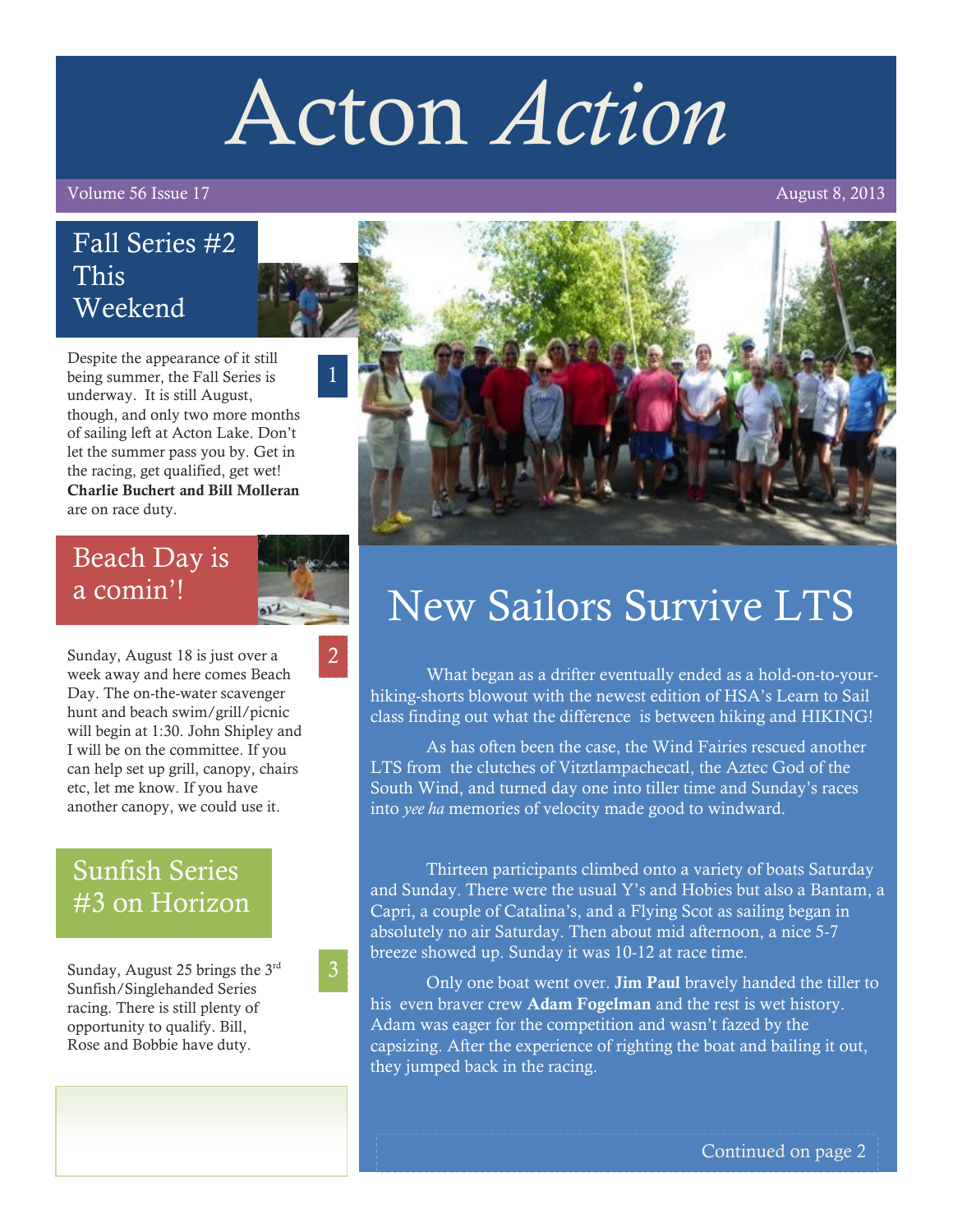

Who's that up in the "Awful" Tower? Just a gang of Junior Campers from HSA's summer sailing on a joint visit to Kings Island. 1. Harrison Free 2. Brandon Lutts 3. Ana Vitt 4. Kevin DeArmon 5. Emma Rednour 6. Brianna Brewster, and 7. Sierra Campbell . Who's number 8? Another junior camper who spotted this group as she was going in with her amusement park pals: Cosette Gunter!

# Learn to Race Class Forming



Last issue we announced the formation of a Learn to Race class at HSA for August. The date has been set for Saturday, August 24. If you would like to join that class, contact me for details at [midview@wildblue.net](mailto:midview@wildblue.net)

The class will cover starting, sailing the windward and offwind legs, finishing, and some simpler rules of the road for racers.

We will also show you what the committee boat people do and what those shapes and flags mean. You could also volunteer to be on race committee on any Sunday and find out first hand how they start and finish races from their perch on the committee boat. Contact **Laura Beebe** at [petersle1@yahoo.com](mailto:petersle1@yahoo.com) and let her know what date you would like to join the committee and possibly help out. You don't have to do anything but watch if you like. . LTS grads welcome.

#### LTS sailors survive - continued

There were four practice/exhibition races on Sunday afternoon and the results are below, but with six different classes in one start, those results are uncorrected for their Portsmouth rating.

HSA would like to thank all who participated, including the new sailors: **Hanan Kerr, Adam and Amy Fogelman, Kyle Grogan, John and Ann Nofsinger, Robert and Karen Fuegi, Jesse Dickson, Sandy Francis, Debbie Jenkins, and Annie and Ron Kloska.**

We are also grateful for the help of HSA's instructors who volunteered their time and/or boats : **Jerry Brewster, Capri 14; Roger Henthorn, Charlie DeArmon, Jim Paul, Jim Hater, all Y-Flyers; Gwen Marshall, Rhodes Bantam; Martin Griffis, Catalina 22; Mike Wier, Hobie 16; and Bill Molleran and Rose Schultz who took out the Flying Scot.**

Many thanks also to **Jerry Callahan, Bobbie Bode, and Brian Callahan** who stepped in to help on committee.

| <b>Ron Kloska and Mike Stratton</b>                                                      |    |      |            | Y-Flyer |            |
|------------------------------------------------------------------------------------------|----|------|------------|---------|------------|
| 1411                                                                                     | 7  |      |            |         |            |
| Bob Fuegi and Roger Henthorn Y-Flyer                                                     |    |      |            |         |            |
| 3222                                                                                     | 9  |      |            |         |            |
| Amy Fogelman and Charlie DeArmon Y-Flyer                                                 |    |      |            |         |            |
| 2343                                                                                     | 12 |      |            |         |            |
| Kyle Grogan and Mike Wier Hobie 16                                                       |    |      |            |         |            |
| 4134                                                                                     | 12 |      |            |         |            |
| Kevin DeArmon                                                                            |    | 5547 |            |         | 21 Sunfish |
| Samantha Marks 7458                                                                      |    |      |            |         | 24 Sunfish |
| Ann Kloska, John and Ann Nofsinger, Bill<br>Molleran, Rose Schultz<br><b>Flying Scot</b> |    |      |            |         |            |
| 8776                                                                                     | 28 |      |            |         |            |
| Adam Fogelman and Jim Paul                                                               |    |      | Y-Flyer    |         |            |
| DNS DNS 65                                                                               |    | 35   |            |         |            |
| Jesse Dickson and Jerry Brewster Capri 14                                                |    |      |            |         |            |
| 11999                                                                                    |    | 38   |            |         |            |
| Betty Lorentz 10 8 12 10                                                                 |    |      | 40 Sunfish |         |            |
| Debbie Jenkins and Gwen Marshall 9 10 10 12 41                                           |    |      |            |         |            |
| <b>Bantam</b>                                                                            |    |      |            |         |            |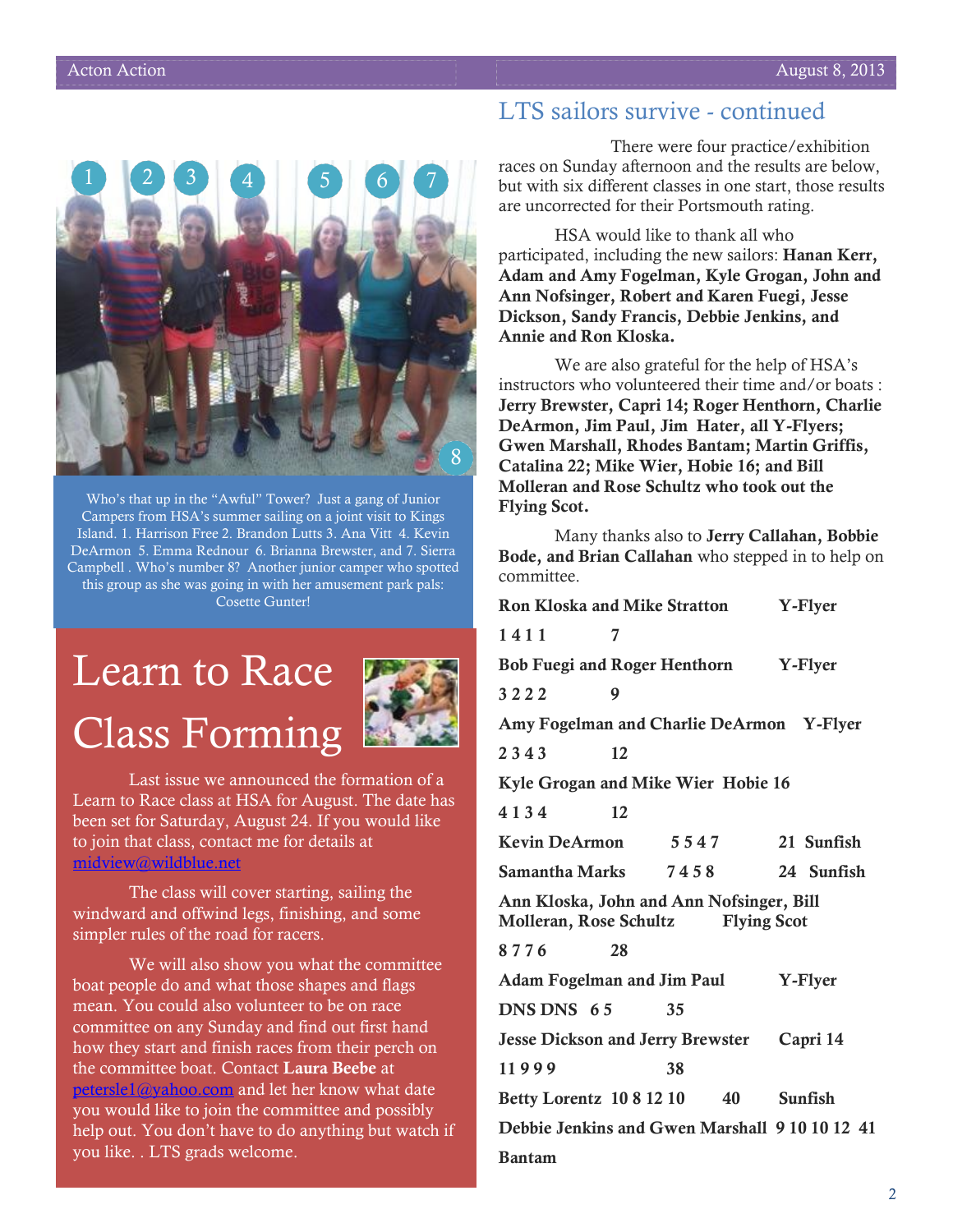

Here, the mild mannered instructor calmly explains the rules of the road to last Sunday's LTS class. Away from the lake, it's another story. That story is to the right.

# On the Regatta Circuit

At the Interlake Nationals in Sandusky Bay in July, yours truly did not pick up any hardware. Just bruises and great memories of four days of competition. A downwind capsize on a spinnaker jibe in 15-20 mph wind was part of the experience. We did rescue the boat and return to racing but without the spinnaker, which would have to have its twisted self taken off the boat by the rescue boat. We finished  $15<sup>th</sup>$ . But it was a great time.

# What's Going On at HSA

We welcome new members **John and Ann Nofsinger** who were in LTS just last Sunday, joined on Monday, and began the Sunfish certification on Tuesday!

Also new this year from LTS are **John Cannon, Lisa and Grace Huddleston (Y and Hobie), and Lance Thomas (Chrysler Buccaneer).** 

Sunfish certification classes have been going well and

include not only the Nofsingers, but **John and Chris Cannon, Bevan Binder, and Paul Smyth.**

LTS Grads are invited to join us on Labor Day Weekend for the potluck dinner in the Hueston Room.



# Living with a Racing Sailor

Of course I don't live with one, but I know someone who does. And if she were writing this, it would no doubt take on a very different tone, accompanied by a roll tack of the eyes.

Here's what I mean. Not too long ago we were in Kroger for one of our "big" food gathering adventures and, as usual, it took two carts to haul all the groceries out to the parking lot.

I was just behind my wife as we exited the store when I noticed that she was making a wide turn around the corner so, almost without thinking, I dove into the opening she left and called for room.

Dumbstruck, she pulled up head to wind and let me through. Good thing. This was headed to the committee for resolution if she had not let me in there since I had an obvious overlap.

This sort of thing seems to happen all the time and not just with shopping carts. There has been more than a few times driving when I think I see an opportunity to cover another car attempting to pass me to windward on the freeway.

My 91 year old mother complains about my sudden and inexplicable moves on the way to her weekly appointment at the hair dresser, but has no idea why I seem to drive so erratically. I used to try to explain to her that I had the right of way on starboard, but she just looks at me as if I am the one with signs of dementia.

This instinctual and sometimes obsessive behavior can often lead to some embarrassment. I have been rudely flipped off by people who just refuse to head up.

3

Never happens on the water.  $\odot$